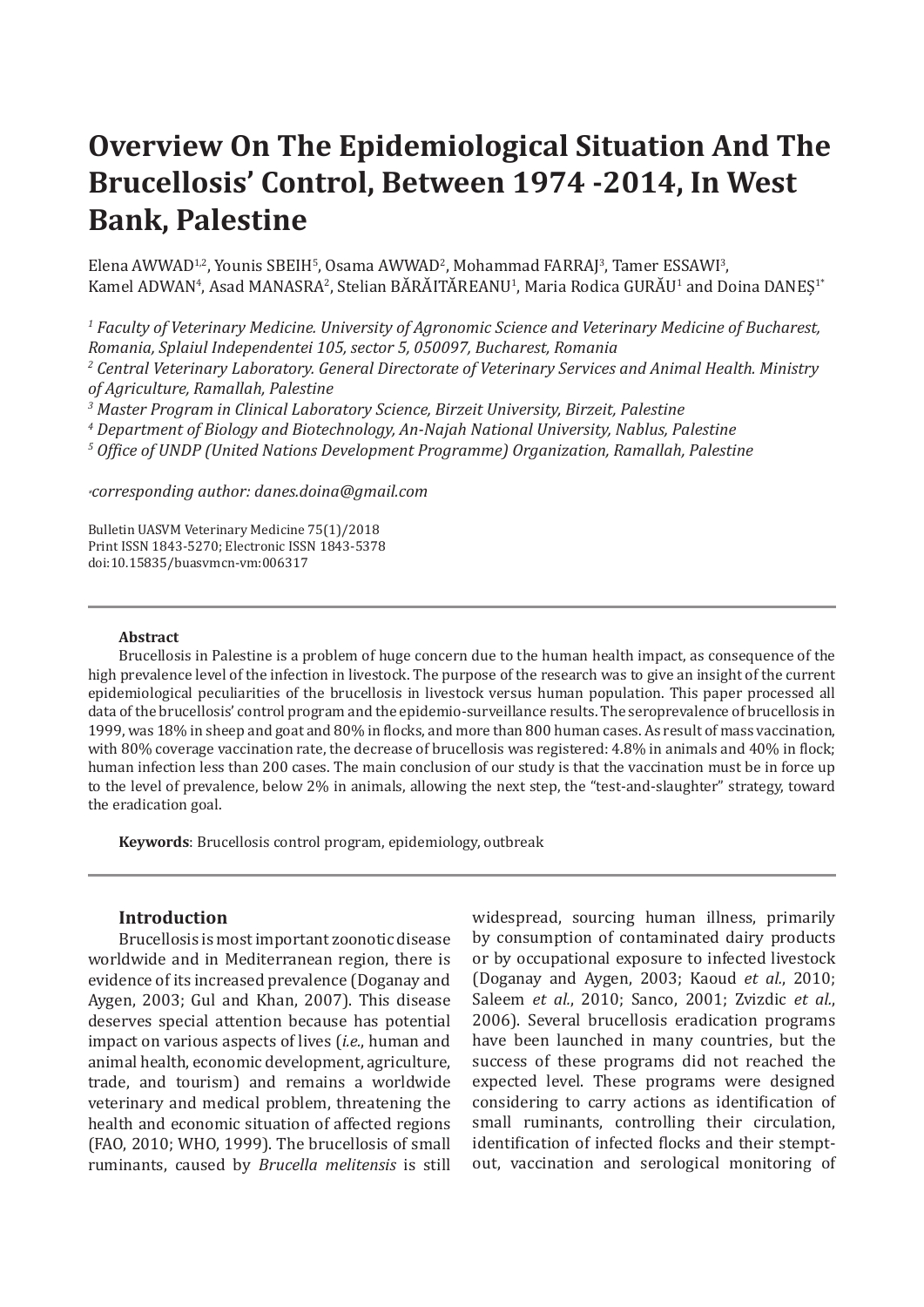remaining animals. (FAO, 2010; Refai, 2002). Successful campaigns have been carried out against the brucellosis of small-ruminants based on test-and-slaughter policy, and eradication has been achieved in many countries. However, in Palestine, a similar policy has failed to implement for control brucellosis in small ruminants because there are many factors (especially budgetary constraints and the type of husbandry) that impact the effectiveness of the campaign (Blasco, 2010; Blasco and Molina-Flores 2011; FAO 2010). In Palestine, sheep-and-goat farming is the largest sector of food-animal production and livestock farming is an essential part of life owing to historical/cultural reasons and geographical/ natural conditions. The flocks are kept for producing milk that mainly is used for production of white homemade cheese. Usually, milking is done by hand (MOA 2013a, 2013b, 2014a, 2014b).

The objective of this paper is to give an updated overview of control brucellosis since 1974 and to characterize the epidemiological and epizootic situation based on old and recent limited official and unpublished data from archive of Palestinian Ministry of Agriculture and reports of the United National Development Program (UNDP), the last one being for long period of time responsible for implementation brucellosis control program in order to customize recommendation for next control measures. There are no enough accessible, reliable data concerning the epidemiological and epizootological status of brucellosis in Palestine, by missing previous studies assesing the result of brucellosis control mesures in Palestine.

## **Materials and methods**

The data of the brucellosis' control program and the epidemio-surveillance results belong to the yearly unpublished or published reports of the Directorate of Veterinary Services and Animal Health, to the reports of UNDP organization and from other reports of international organizations. All data were processed in Microsoft Excel.

# **Results and discussions Attempt to control brucellosis in small ruminants**

Since 1974 were implemented vaccination strategies for all young animals. Since 1982 have beenvaccinatedonly young sheepandgoatfemales (2 - 7 month old) with Rev 1, subcutaneously, full dose. Vaccination has been compulsory and free of charge for owners.

In 1992, Palestinian veterinary service initiated a partial test and slaughter policy, but short time after it has been aborted due to financial burden (VSPT, 1994). In 1995-1996 the prevalence of brucellosis in sheep and goats flocks was 14%. From 1985 to 1998 weare vaccinated yearly, subcutaneous, about 25000 of small ruminants, the coverage being no more than 20% of population in West Bank (VSPT, 1994).

Since 1998, the Palestinian Ministry of Agriculture in collaboration with UNDP/PAPP has been implementing the Palestinian Brucellosis Control Program (PBCP) according to the international guidelines (FAO-WHO-OIE, 2005). The activities were implemented in two phases, until 2005 and extended for the next 5 years, until 2010 (Domingo *et al.*, 2000).

The prevalence of seropositive reactors against brucellosis in 1999, was 18% in sheep and goats, 80% in flocks, and in humans have been registered more than 800 cases.

The tool of brucellosis control project was mass vaccination of small ruminants every 2 years over 10 years , in order to reduce the number of animal and human cases to the adequate low level, building-up and improving meantime the veterinary service capability.

# **Achievements of the Palestinian Brucellosis Control Program**

Registration of the farms: every farm was assigned to a different FIN (Farm Identification Number), which consists of six digits: the first digit is a letter that stands for the district, the next two digits stand for the village or the locality within the district, the last three digits it stand for the farm within the village or veterinary location (Domingo *et al.*, 2000).

Vaccination of the animals: all sheep and goats over one year old, sex regardless, outside the pregnant ones, has been vaccinate once each 2 years. Newborn and one-year-old animals, were vaccinated yearly. The first mass vaccination was done from March to August 1999 using Rev 1 vaccine (Laboratorios Ovejero, Leon, Spain), full dose  $1x10<sup>9</sup>$ , by conjunctival route (eye drop). It were vaccinated 871,839 (99.3%) sheep and goats: 7.5% of the total mature females were vaccinate after delivery (Tab. 1).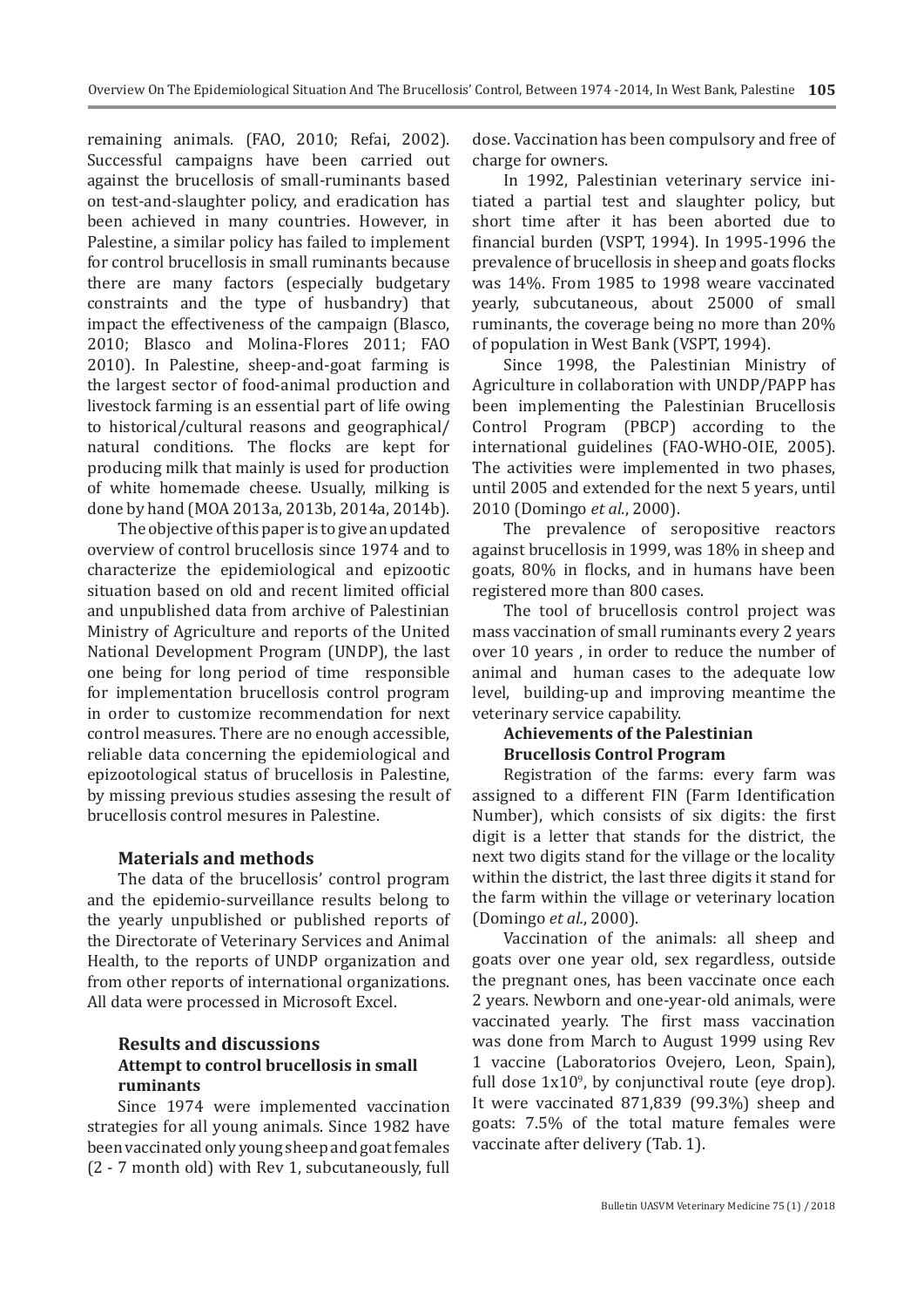| <b>Years</b> | No of<br>animals<br>(all sheep<br>and goat)                   | No of<br>vaccinated<br>animals | <b>Type of vaccination</b> | Covering<br>rate $(\%)$ | No of<br>abortion<br>due<br><b>Brucella</b> | No of<br>human<br>cases |  |  |  |
|--------------|---------------------------------------------------------------|--------------------------------|----------------------------|-------------------------|---------------------------------------------|-------------------------|--|--|--|
| 1998         | 884567                                                        | 110560                         | Only young                 | 12                      | 25                                          | 837                     |  |  |  |
| 1999         | 877515                                                        | 831681                         | Mass vaccination           | 95                      | 15                                          | 747                     |  |  |  |
| 2000         | 865343                                                        | 277337                         | Only young                 | 32                      | 11                                          | 304                     |  |  |  |
| 2001         | 845765                                                        | 221445                         | Mass vaccination           | 26                      | 8                                           | 273                     |  |  |  |
| 2002         | 838542                                                        | 344341                         | Only young                 | 41                      | 10                                          | 166                     |  |  |  |
| 2003         | 942300                                                        | 820016                         | Mass vaccination           | 87                      | 7                                           | 267                     |  |  |  |
| 2004         | 934570                                                        | 352222                         | Only young                 | 38                      | 8                                           | 153                     |  |  |  |
| 2005         | 1103742                                                       | 722627                         | 65<br>Mass vaccination     |                         | 9                                           | 115                     |  |  |  |
| 2006         | Finish phase I, not extended yet phase II, absence of vaccine |                                |                            |                         |                                             |                         |  |  |  |
| 2007         | 1174363                                                       | 415658                         | Mass vaccination<br>35     |                         | 10                                          | 206                     |  |  |  |
| 2008         | 801 017                                                       | 665234                         | Mass vaccination           | 83                      | 8                                           | 199                     |  |  |  |
| 2009         | 759 410                                                       | 198620                         | Only young                 | 26                      | 9                                           | 195                     |  |  |  |
| 2010         | 860 138                                                       | 665585                         | Mass vaccination           | 77                      | 7                                           | 206                     |  |  |  |
| 2011         | 972535                                                        | No vaccine                     | Only young                 | $\mathbf{0}$            | 11                                          | 179                     |  |  |  |
| 2012         | 954120                                                        | About<br>250000                | Mass vaccination           | About 26                | 15                                          | 148                     |  |  |  |
| 2013         | 943000                                                        | No vaccine                     | Only young                 | $\boldsymbol{0}$        | 17                                          | 244                     |  |  |  |
| 2014         | 927600                                                        | About<br>250000                | Mass vaccination           | About 27                |                                             | 280                     |  |  |  |

**Table 1.** Number of vaccinated animals between 1999-2014 (GDVSAH, 2014)

## **Sero-monitoring of vaccinated animals during vaccination campaign**

The immune answer has been checked over the vaccination campaign, using Rose Bengal Test (RBT) and Complement Fixation Test (CFT), in randomly selected animals, 20-30 days post vaccination: 60-80% of the flocks expressed specific immune response (GDVSAH, 2014).

## **Human and animals brucellosis**

According to the reports, Ministry of Health it registered a significant decrease of human cases of brucellosis: from 837 cases of human infection in 1998, to less than 200 after implementation of project (Fig. 1). Also it decreased the rate of aborted animals due to brucellosis: until 1998 were more than 25 cases yearly, but during the

Bulletin UASVM Veterinary Medicine 75(1) / 2018

vaccination have been registred under 10 cases yearly (Fig. 2).

Based on the results of sero-surveillance, brucellosis decreased among individuals and flocks, as fallow: in 1998 was 18% among animals and 80% among flocks, but after 5 years of vaccination it become 6% and after 9 years was 5% . (Tab. 2).

At the end of the Control Program, as result of mass vaccination, with 80% coverage vaccination rate, the decrease of brucellosis succeeded: 4.8% in animals and 40% in flock and human infection less than 200 cases. However, after the closure of the program in 2014, brucellosis prevalence is increasing again. For the success of an eradication program for *Brucella melitensis*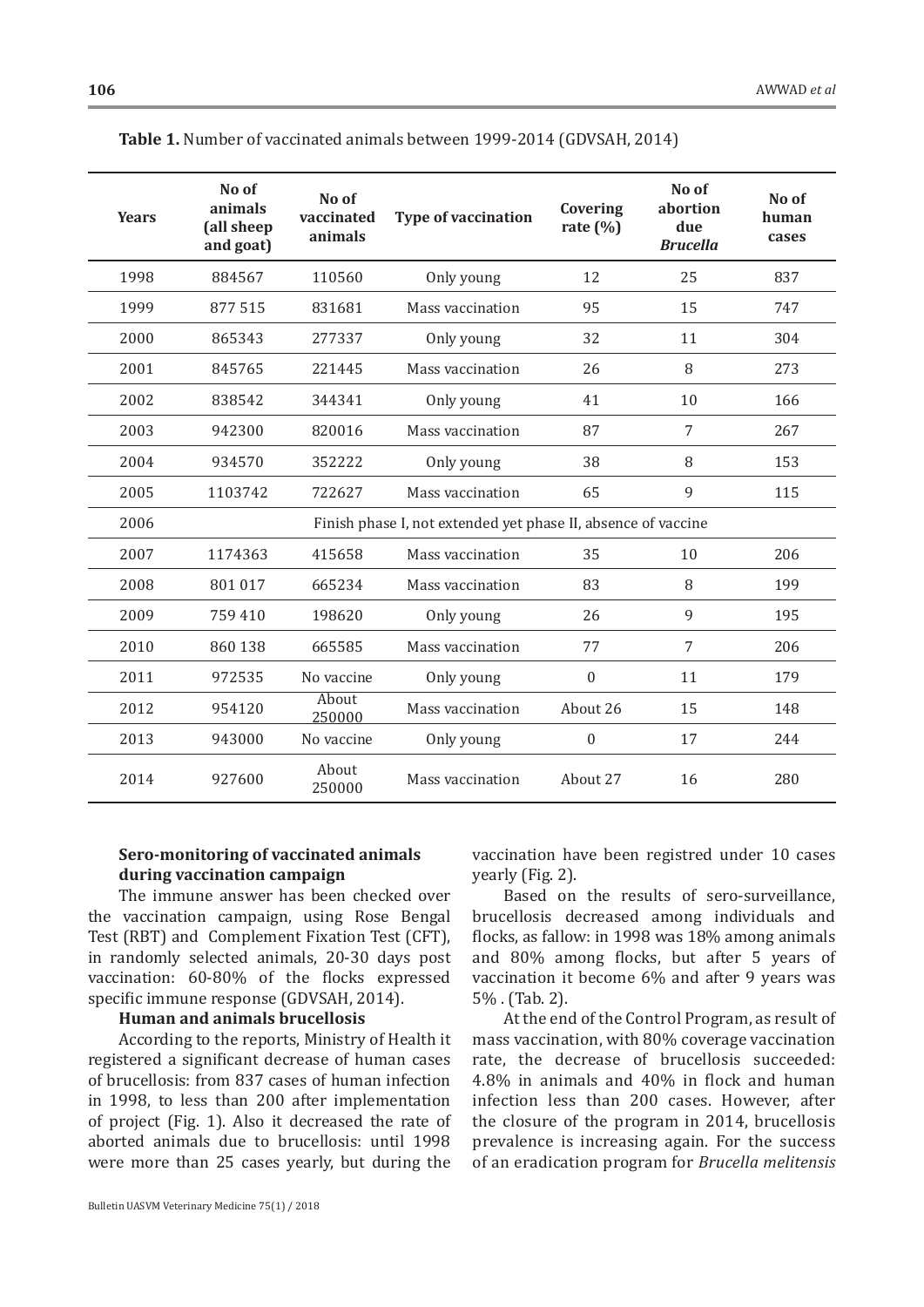

**Figure 1.** The prevalence of brucellosis in humans during the vaccination campaign 1998-2014



**Figure 2.** Dinamic of sheep and goat abortions due to brucellosis from 1998 to 2014

**Table 2.** Prevalence of antibodies against *Brucella melitensis* during the 15 years of Brucellosis Control Project

|                    |                                                        | 1999       |    |       | 2005  |     | 2009             |                      |           |
|--------------------|--------------------------------------------------------|------------|----|-------|-------|-----|------------------|----------------------|-----------|
| Location           | No of<br>samples animals flocks samples animals flocks | Bv         | By | No of | By    | By  | No of<br>samples | <b>By</b><br>animals | By flocks |
| (RBT)<br>West Bank | 15000                                                  | 18%<br>82% |    | 12790 | $6\%$ | 48% | 15000            | 5%                   | 38%       |
| (CFT)              |                                                        |            |    |       |       |     | 15000            | 4.8%                 | 36%       |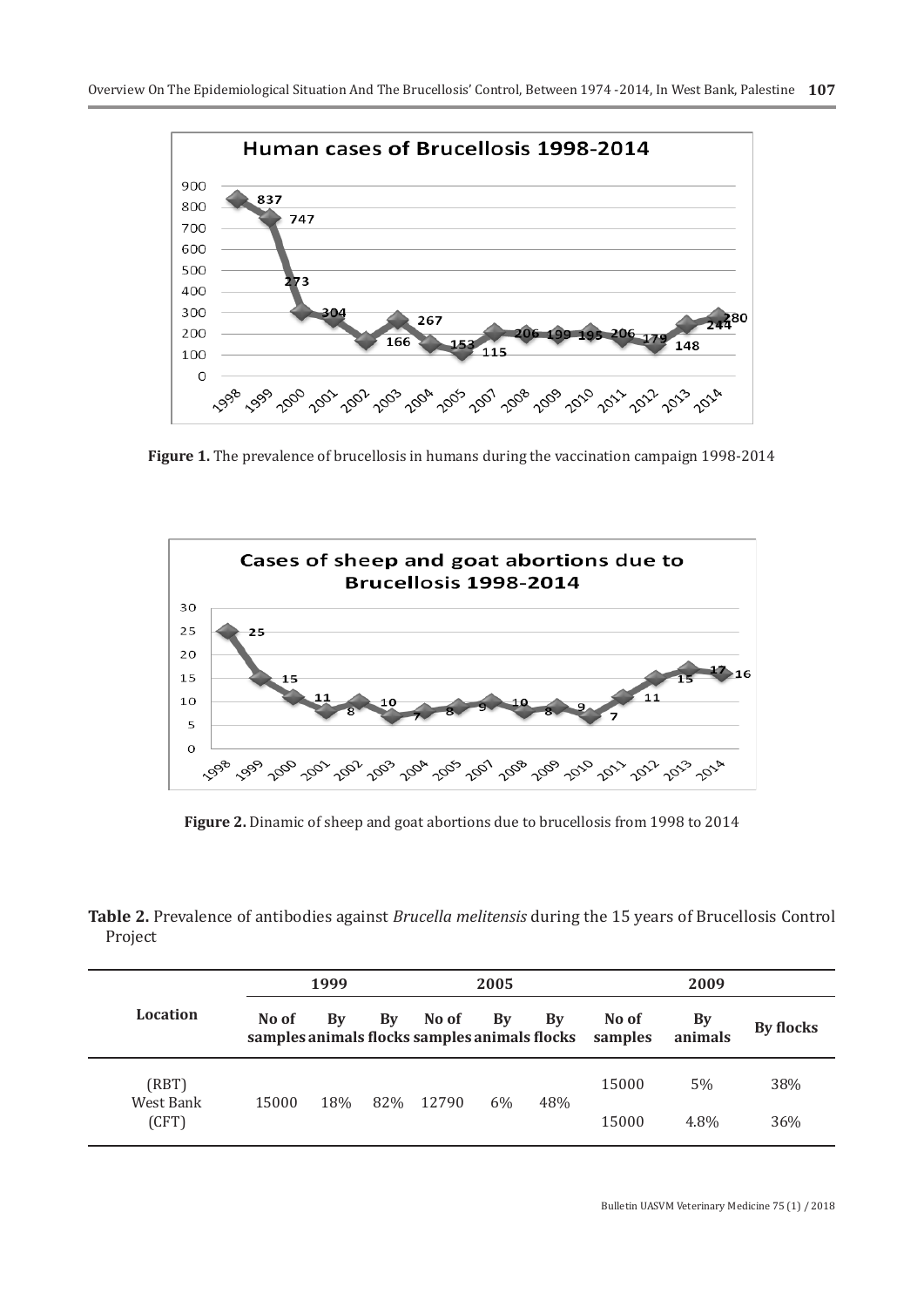endemic infection, it is necessary to reduce the individual prevalence of the infection and at the level of the herds too, below the level recorded at the end of the analyzed program; this medical situation must be supported by a package of administrative measures that will make it possible to control the movement of animals, so that it is possible to move to the next level, respectively "free of disease/infection".

To understand and control epizootic and epidemic processes caused by *Brucella melitensis*, to discover his epidemic links and to discriminate field strains toward vaccine strain, would be recommended to characterize the genome of the field strains.

Itisprovedbytheepidemiologicalpeculiarities of disease a relationship between the vaccination coverage and the incidence of brucellosis in humans and animal (Jokhdar, 2009; Blasco, 2010). It is widely accepted that in areas where brucellosis is endemic in small ruminants, vaccination is the only suitable method for disease's control. Where the prevalence of brucellosis in sheep and goats flocks is high, vaccination of the entire population of animals is the most-effective means of controlling brucellosis (Blasco 2010; Blasco and Molina-Flores, 2011; Jokhdar, 2009). Vaccination of animals has a direct impact on the incidence of brucellosis in both, animals and humans, due to an increase of the number of immune animals, and to the abortion decrease and, therefore, excreting the organism. (Nyamdorj *et al.*, 2012; Arnaudov, 2014; Donev *et al*., 2010; El-Ghitany *et al*., 2014; Gunawardena *et al*., 2013; Yumuka and O'Callaghan, 2012; Amarnath, 2008).

The result of this study show huge benefit from implementation of brucellosis control program. Among sheep and goats, the seroprevalence of brucellosis was 18% in 1999, 80% flocks being contaminated, and in humans have been reported more than 800 cases . At the end of the Palestinian Brucellosis Control Program, in 2010, as result of comprehensive mass vaccination, with about 80% covering vaccinated rate, show significantly decrease of brucellosis, its 4.8% in animals and 40% in flock; in humans, it have been registred bellow 200 cases, but after finishing well organized and financially supported progamm, unfortunately, in the last year of BPCP, the human and animal brucellosis cases started again to increase and

the problem is remaining. To understand and control epizootic and epidemic processes caused by *Brucella melitensis*, it will be important to identify and conduct genotyping of *Brucella* strains circulating in Palestine, as well as to differentiate between field and vaccine strains (FAO, 2010).

Controlling of brucellosis requires planning on the national level, and Palestine alone, without international support, cannot prevent and control any communicable diseases in general and zoonoses (brucellosis) in particular. Financial well-supported brucellosis control programs, regardless of the magnitude of brucellosis incidence, are necessary for eradication and control of brucellosis.

In order to hold control on the brucellosis situation in country, it is requested a close cooperation with livestock owners', a reliable collection of data on they everyday practices as well as their awareness, including fundamental information such as local behaviour and animal trading practices; these will provide support for the primary health care services, for the animal production, for the food safety and a most efficient ways to reduce the prevalence of human brucellosis cases. (Diaz Aparicio, 2013; Dean *et al.*, 2012; FAO, 2010; Lopes *et al*., 2010; EU, 2009; Jokhdar, 2009; Gul and Khan, 2007).

Close cooperation between laboratories, veterinary services and local health departments are a prerequisite for a successful brucellosis control and can be used to set up an efficient and effective monitoring program. Overall, collaboration between all countries in the Mediterranean region is necessary, with technical and financial support of appropriate brucellosis control and eradication programmes from the European Commission, OIE, FAO and other international organizations.

## **Conclusion**

Vaccination using Rev1 should be related the epidemiological : when brucellosis seroprevalence reached 2% in animals, the implementation of the "test-and-slaughter" strategy would be more likely to lead to the eradication of brucellosis. The collaboration of the Veterinary Services and Public Health Services with farmers is essential for the efficient implementation of brucellosis control and for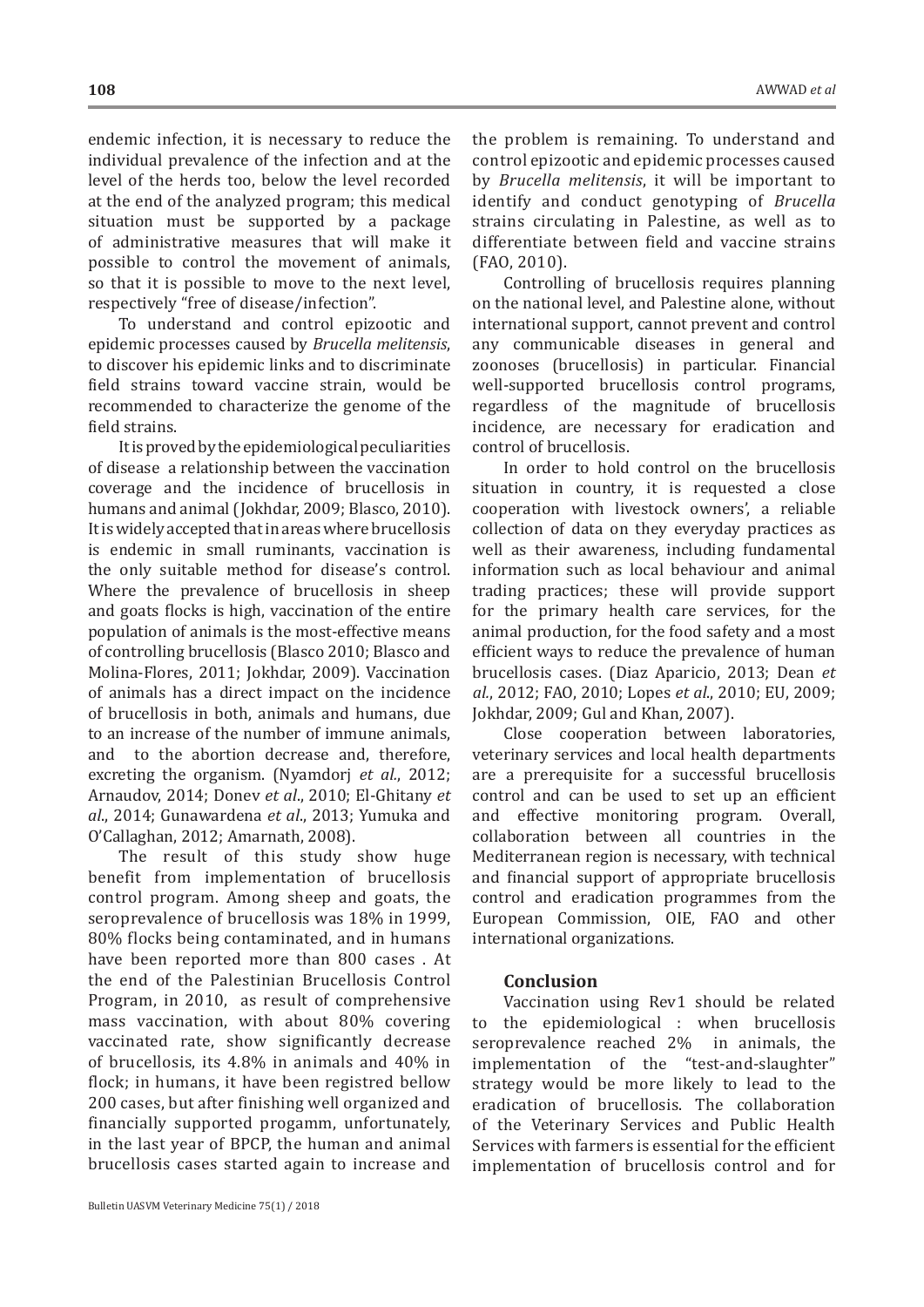the eradication strategies. According to the quantity of disease, it is necessary careful herd management, the control of animal movement between neighboring countries, and the implementation of basic biosecurity measures. Continuous surveillance and reporting are mandatory in monitoring the presence/absence of brucellosis and the efficacy of control programmes.

*Acknowledgments.* This research did not receive any specific grant from funding agencies in the public, commercial, or not-for-profit sectors.

#### **REFERENCES**

- 1. Amarnath S, (2008). Brucellosis in India a review. J Biosci, 33: 539–547.
- 2. Arnaudov A, (2014). Epizootical and epidemiological features of brucellosis in Bulgaria. J BioSci Biotech, 141– 143.
- 3. Blasco JM, Molina-Flores B, (2011). Control and eradication of *Brucella melitensis* infection in sheep and goats. Vet Clin N Am (Food Anim Pract), 27(1): 95–104.
- 4. Blasco J, (2010). Control and eradication strategies for *Brucella melitensis* infection in sheep and goats. Prilozi, 31(1): 145–165.
- 5. Dean A, Crump L, Greter H, Schelling E, Zinsstag J, (2012). Global Burden of Human Brucellosis: A Systematic Review of Disease Frequency. PLoS Negl Trop Dis. Doi: 10.1371/ journal.pntd.0001865.
- 6. Diaz Aparicio E, (2013). Epidemiology of brucellosis in domestic animals caused by *Brucella melitensis*, *Brucella suis* and *Brucella abortus*. Rev SCI tech Off Int Epiz, 32(1): 53–60.
- 7. Doganay M, Aygen B, (2003). Human brucellosis: an overview. Int J Infect Dis, 7: 173–182.
- 8. Domingo E, Ortiz A, Shuaibi A, Hassouneh M, (2000). Palestinian Brucellosis Control Program (PBCP). Proceedings of the 9th International Symposium on Veterinary Epidemiology and Economics, 2000. Available at www.sciquest.org.nz.
- 9. Donev D, Karadzovski Z, Kasapinov B, Lazarevik V, (2010). Epidemiological and public health aspects of brucellosis in the republic of Makedonia. Sec Biol Med Sci, MASA, 31(11): 33–54.
- 10. El-Ghitany E, Omar S, Abaza A, Hassan E, Abd El-Wahab E, (2014). Trends in the Epidemiology of Brucellosis in a Highly Afflicted Region in Egypt: A 16 Year Experience (1997-2012). Int J Trop Dis Health, 4(2): 250–271.
- 11. EU (European Commission Health and Consumers Directorate-General), (2009). Working Document on Eradication of Bovine, Sheep and Goats Brucellosis in the EU SANCO/6095/2009 https://ec.europa.eu/food/sites/ food/files/animals/docs/reg-com\_ahw\_20091130\_sum. pdf Accessed 15.09.17.
- 12. FAO-WHO-OIE, (1995). Guidelines for a Regional Brucellosis Control Programme for the Middle East. France.
- 13. FAO, (2010). *Brucella melitensis* in Eurasia and the Middle East. FAO Animal Production and Health Proceedings. No. 10. Rome.
- 14. GDVSAH (General Directorate of Veterinary Services and Animals Health), (2014).Yearly reports 1998-2014. Archive, unpublished.
- 15. Gul T, Khan A, (2007). Epidemiology and epizootology of brucellosis: A review. Pakistan Veterinary Journal, 27: 145−151.
- 16. Gunawardena N, Chandrasekara S, Hettiarachchi G, Perera S, Jagoda S, Fernando P, Gamage D, Ubeyrathne K, (2013). Brucellosis in Sri Lanka: A review of the epidemiology and control strategies, and recommendations for future control strategies. South Asia Regional One Health Symposium.http://www.onehealthnetwork.asia/sites/ onehealthnetwork.asia/files/upload/Sri%20Lanka%20 CIP\_Brucellosis\_131202.pdf Accessed 15.09.17.
- 17. Jokhdar H, (2009). Brucellosis in Saudi Arabia: Review of Literature and an Alarming Case Report in a Hospital in Jeddah. Med J Cairo Univ, 77(3): 47−55.
- 18. Kaoud A, Zaki M, El-Dahshan A, Nasr S, (2010). Epidemiology of brucellosis among farm animals. Nature and Science, 8: 190−197.
- 19. Lopes L, Nicolino R, Haddad J, (2010). Brucellosis Risk Factors and Prevalence: A Review. OJVM, 4: 72−84.
- 20. MOA (Ministry of Agriculture of Palestina), (2013a). Action Plan of the National Agricultural Strategy "Shared Vision" 2011-2013, www.apis.ps/up/1323689642.pdf Accessed 15.09.17.
- 21. MOA (Ministry of Agriculture of Palestina), (2013b). From shared vision to action plan. www.lacs.ps/ documentsShow.aspx?ATT\_ID Accessed 15.09.17.
- 22. MOA (Ministry of Agriculture of Palestina), (2014a). Yearly report the Department of Damage Documentation. Archive, unpublished.
- 23. MOA (Ministry of Agriculture of Palestina), (2014b), Agricultural Sector Strategy "Resilience and Development". www.apis.ps/up/1417423273.pdf Accessed 15.09.17.
- 24. Nyamdorj S, Batbaatar V, Erdenebaatar J, Yang Zheng Qi, (2012). An Epidemiological Situation of an Animal Brucellosis in Mongolia. European Researcher, 27: 8−2.
- 25. Refai M, (2002). Incidence and control of brucellosis in the Near East region. Veterinary Microbiology, 90: 81−110.
- 26. Saleem N, Boyle M, Sriranganathan N (2010). Brucellosis: a reemerging zoonosis. Veterinary Microbiology, 140(3- 4): 392–398.
- 27. SANCO (Scientific Committee on Animal Health and Animal Welfare), (2001). Brucellosis in sheep and goats (*Brucella melitensis*). European Commission, Health and Consumer Protection Directorate- General.